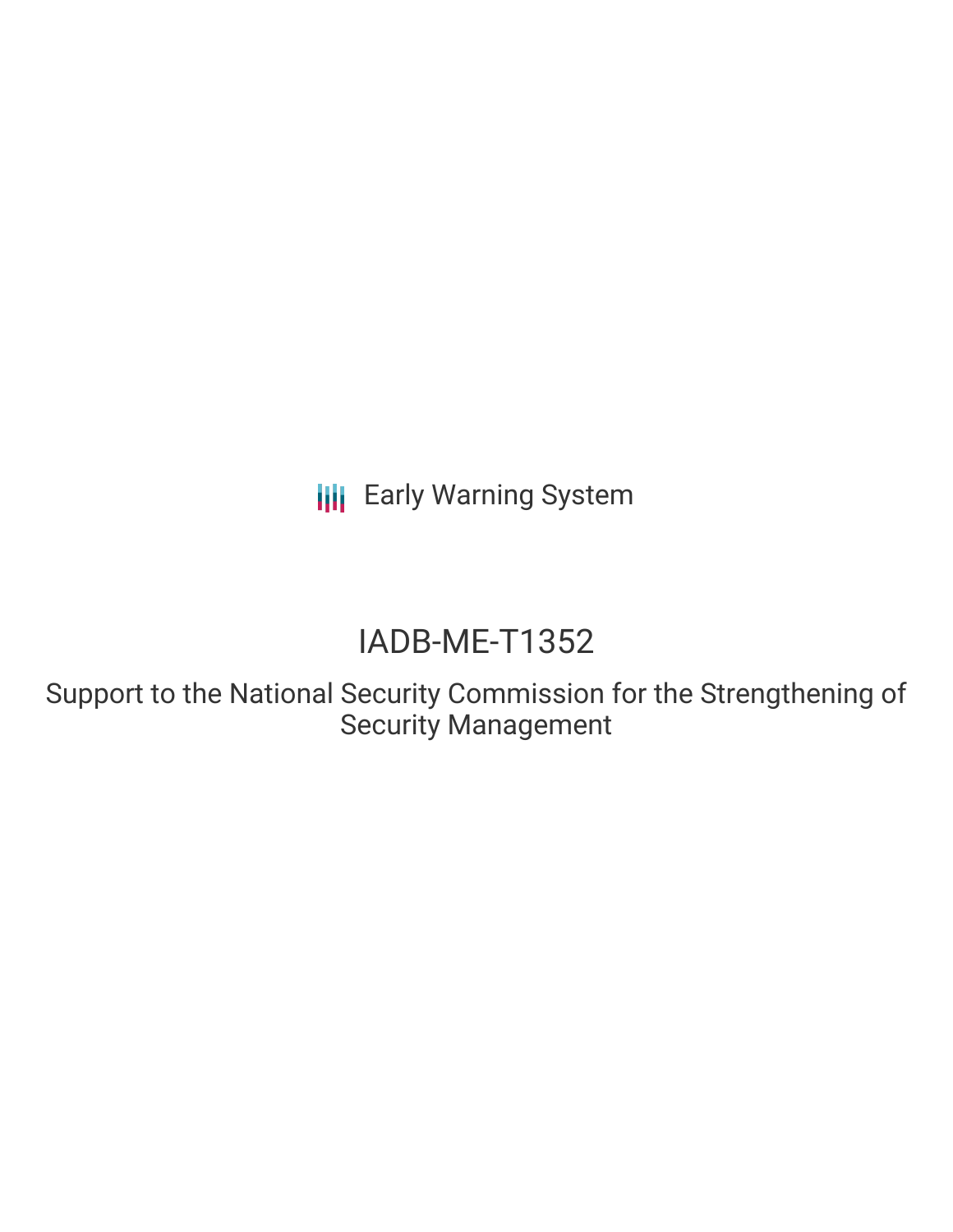

# **Quick Facts**

| <b>Countries</b>               | Mexico                                 |
|--------------------------------|----------------------------------------|
| <b>Financial Institutions</b>  | Inter-American Development Bank (IADB) |
| <b>Status</b>                  | Active                                 |
| <b>Bank Risk Rating</b>        |                                        |
| Investment Type(s)             | <b>Advisory Services</b>               |
| <b>Investment Amount (USD)</b> | \$ 0.30 million                        |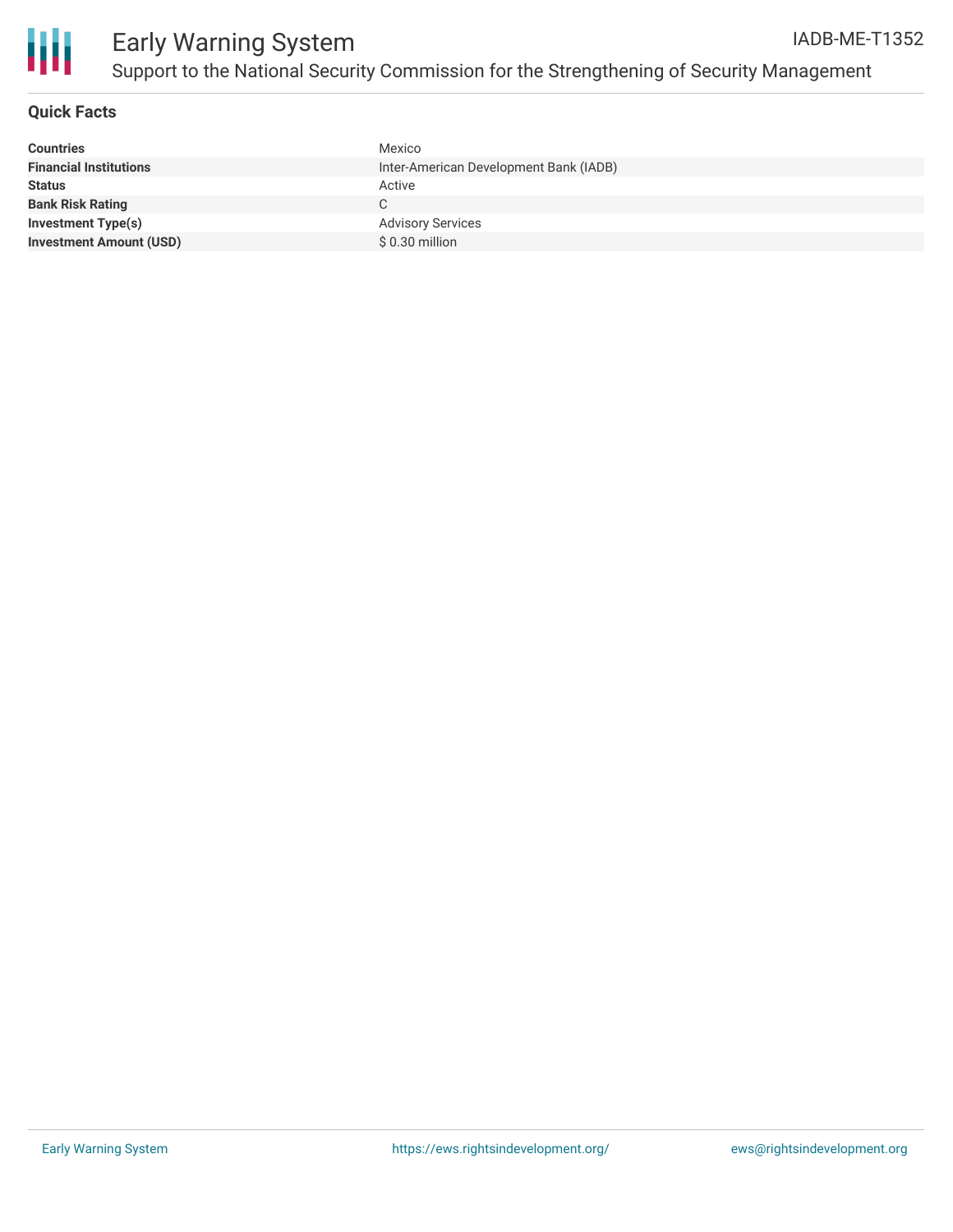

# **Project Description**

The objective of this technical cooperation is to help strengthen Mexico's police management at the federal level, by supporting: (i) modernization of training and police development processes; (Ii) improvement in the technical capacity for analysis of strategic information on crime and crime; and (iii) improvement in systems for collecting criminal information. These actions will allow the security agencies to improve their management in a coordinated way for decision-making and contribute to the formulation and implementation of public security policies with greater use of information.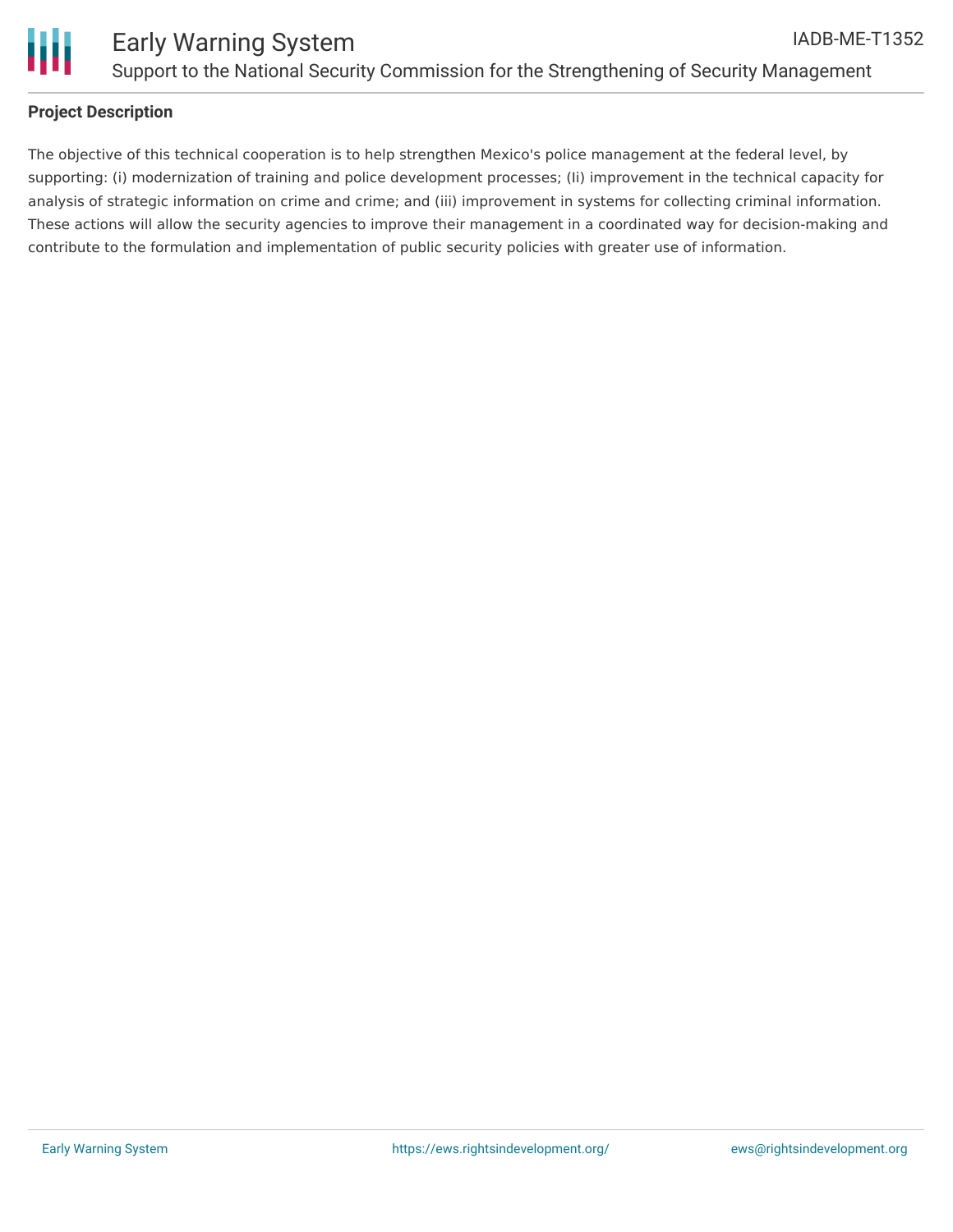

#### **Investment Description**

• Inter-American Development Bank (IADB)